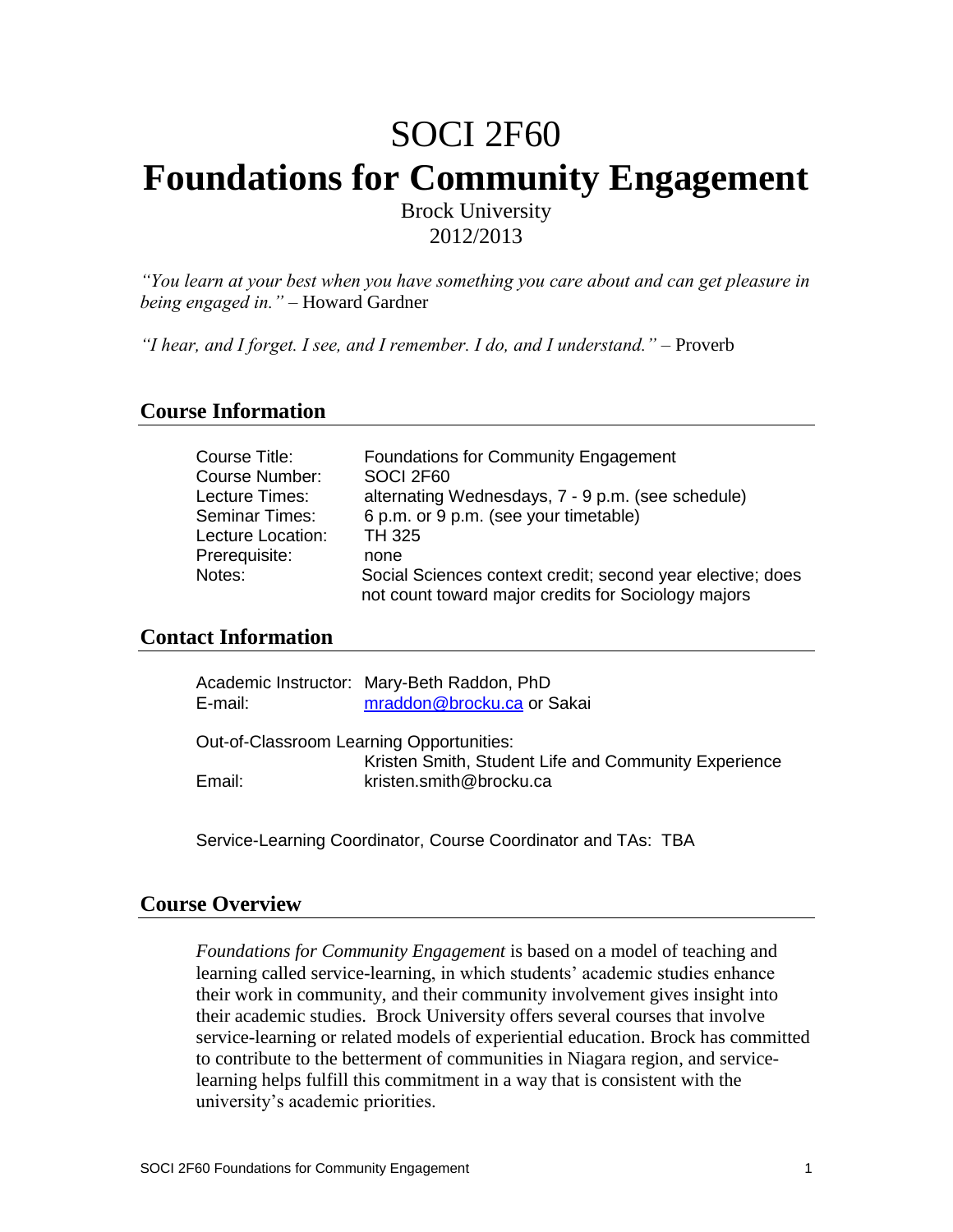Through service-learning, this course is an introduction to the communities of Niagara. The course combines critical exploration of various philosophies, social histories and politics of community engagement with opportunities for

"In looking forward to its 50<sup>th</sup> anniversary, Brock University will… engage with the community to enhance the economic, social, cultural and intellectual lives of the citizens of Niagara and beyond."

- from Brock 2014 Academic Plan

experiential learning in community settings. By taking this course you will learn to relate ideas about community engagement to actual practices of community participation.

Traditional teaching formats, such as course readings, lectures, small group and on-line discussion, will dialogue with, and open the way for, the new images of community engagement

that you will acquire through out-of-classroom learning opportunities (OOCLOs). Through this dialogue of academic and experiential learning, the in-class and outof-class components of the course will each become more meaningful and enriching.

A fundamental aspect of all service-learning courses is the systematic practice of reflection. In this course you will be taught various methods of reflection aimed at deepening and expressing your learning. Through these reflective practices, your awareness of, and responsiveness to, community issues will grow as you conceive of new ways to conceptualize and problematize community engagement.

The frameworks you develop for critical reflection will prepare you for future service-learning opportunities during your time at Brock. Even if you do not take another service-learning course, *Foundations for Community Engagement* will enhance the ways you understand yourself as an active community participant, capable of catalyzing positive change and working collaboratively with others.

# **What is Service-Learning?**

Service-learning is a form of experiential education, or learning-by-doing. In service-learning courses, you learn primarily through reflecting on the connections between the academic course content and

your community involvement that is organized as part of the course.

Service-learning courses bring you into mutually beneficial relationships with wider communities.

"Service Learning forces us to consider what it means to be a citizen and to participate in a democracy."

- Dr. Barbara Jacoby

However, service-learning is not simply volunteering; the exchange of ideas and perspectives between students and community

members may be just as valuable to everyone as performing volunteer work.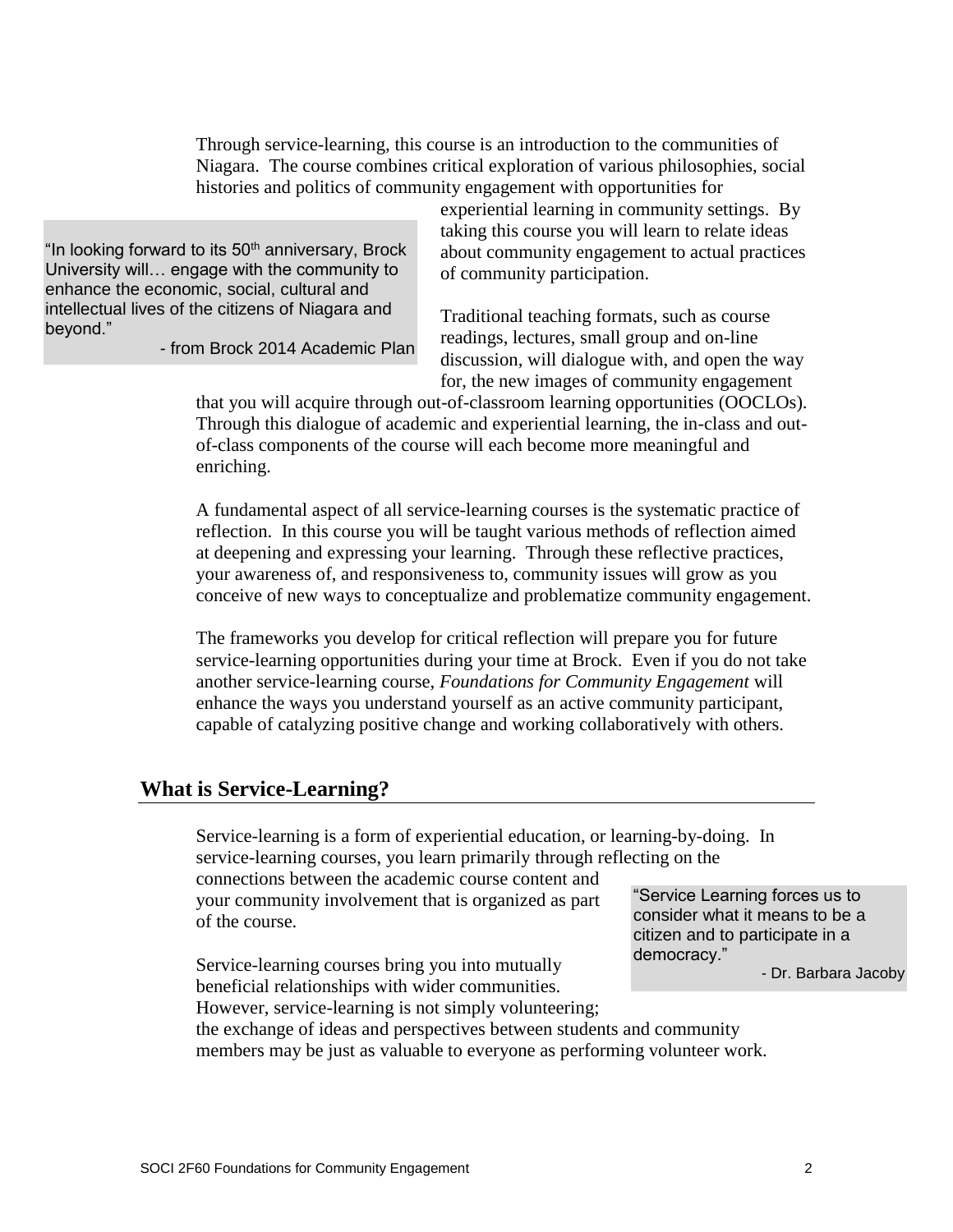While expanding your conception of what is "service," service-learning also engages you in critical questions such as how you are situated in communities, how you define and place importance on community problems, and how you might work collaboratively towards common goals.

As a result of the linkages you make between academic study and community involvement, service-learning deepens your understanding of complex realities. Service-learning reveals ways your future public engagement can be personally fulfilling and contribute to shaping a more just, democratic, inclusive society.

# **Learning Outcomes**

By the end of the course, you will be able to:

1. Demonstrate critical self-reflection about how you are situated within local communities and how your social location shapes your community engagement.

2. Draw on a number of sources to seek out knowledge of a specific place (St.

Catharines or the Niagara Region) in order to analyze community issues of that place.

3. Examine and critically analyze the various ways in which you might perform citizenship, engage in community-building, serve others, and act as a positive agent of change.

4. Articulate your own vision for meaningful, ethical community engagement through reflecting on your academic study, personal growth and civic involvement.

5. Synthesize what you have learned from community participation and from scholarly activity. Develop effective ways to represent and communicate your knowledge and learning to others. (Frank Cotham, The New Yorker, 2002)



"What does he know, and how long will he know it?"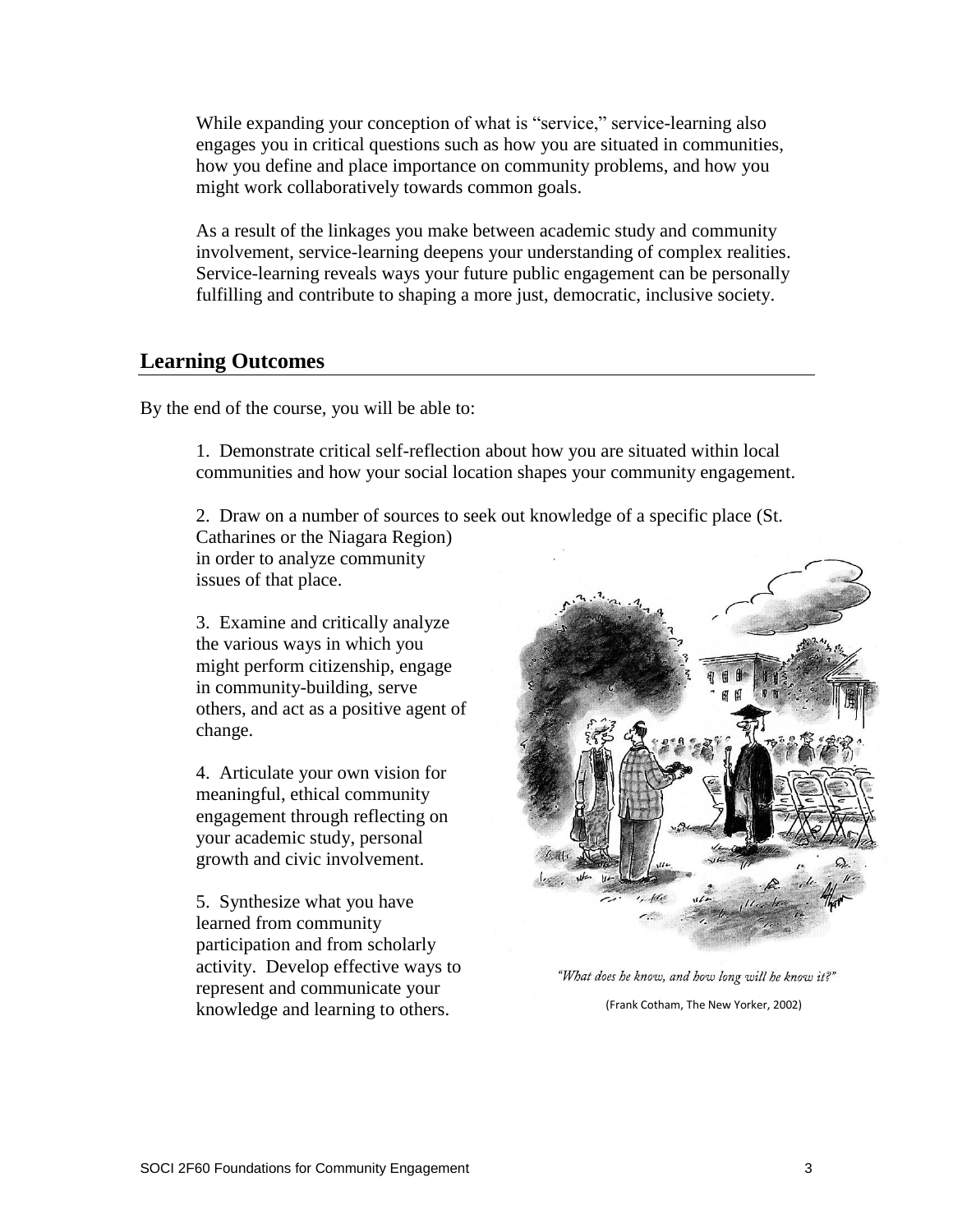# **Course Format**

#### **Lectures**

This 24-week course involves 11 two-hour lectures scheduled on alternating Wednesday evenings, plus an end of year showcase. The evening lecture schedule makes the course available to people who are unable to attend university during the day. Those who are not able to commit to attending lectures and seminars on Wednesday evenings are advised not to take the course. Lecture attendance is required. In-class quizzes during lectures are worth a total of 10 percent of the course grade.

#### **Seminars**

Seminars meet every other week on the same night as lectures. We will work to establish seminars as learning-communities that help you investigate and articulate your responses to the readings and lectures. The main activity of seminars will be discussion of the course readings. You will have the opportunity to hone your critical thinking skills and gain confidence in voicing your thoughts. By listening to others you will come to appreciate that the readings have a range of implications and possible interpretations. It is imperative that you complete the course readings prior to attending seminars.

Seminars will also provide opportunity to discuss your out-of-classroom experiences and develop ideas about the linkages between course material and OOCLOs. You may find that seminar conversations are the springboard for your written work for the course.

Because this course is concerned with processes of community-building, seminars will be an opportunity to *practice* some of the ideas presented in the course in a facilitated forum. We will take time in seminar to foster a *safe* climate for

"Experience becomes educative when critical reflective thought creates new meaning and leads to growth and the ability to take informed actions" (Bringle and Hatcher, 1999).

discussion. As part of this, each seminar will establish a set of ground rules for deliberative dialogue. Within that framework, the seminar leaders will encourage you to reflect on the group process, including your reactivity to others.

In recognition of the importance of seminars, your attendance and the quality of your participation will count for 10 percent of the course grade.

### **Discussion Forum**

Using the Forum tool of Sakai, you will dialogue with members of your seminar on themes related to the course readings. The topics of your Forum postings will be prompted and guided by instructions online. These postings will be due prior to each seminar and will help you prepare for the seminar and for writing biweekly reflections on your out-of-classroom experience. The Forum also provides a space for asking questions about practical matters related to the course.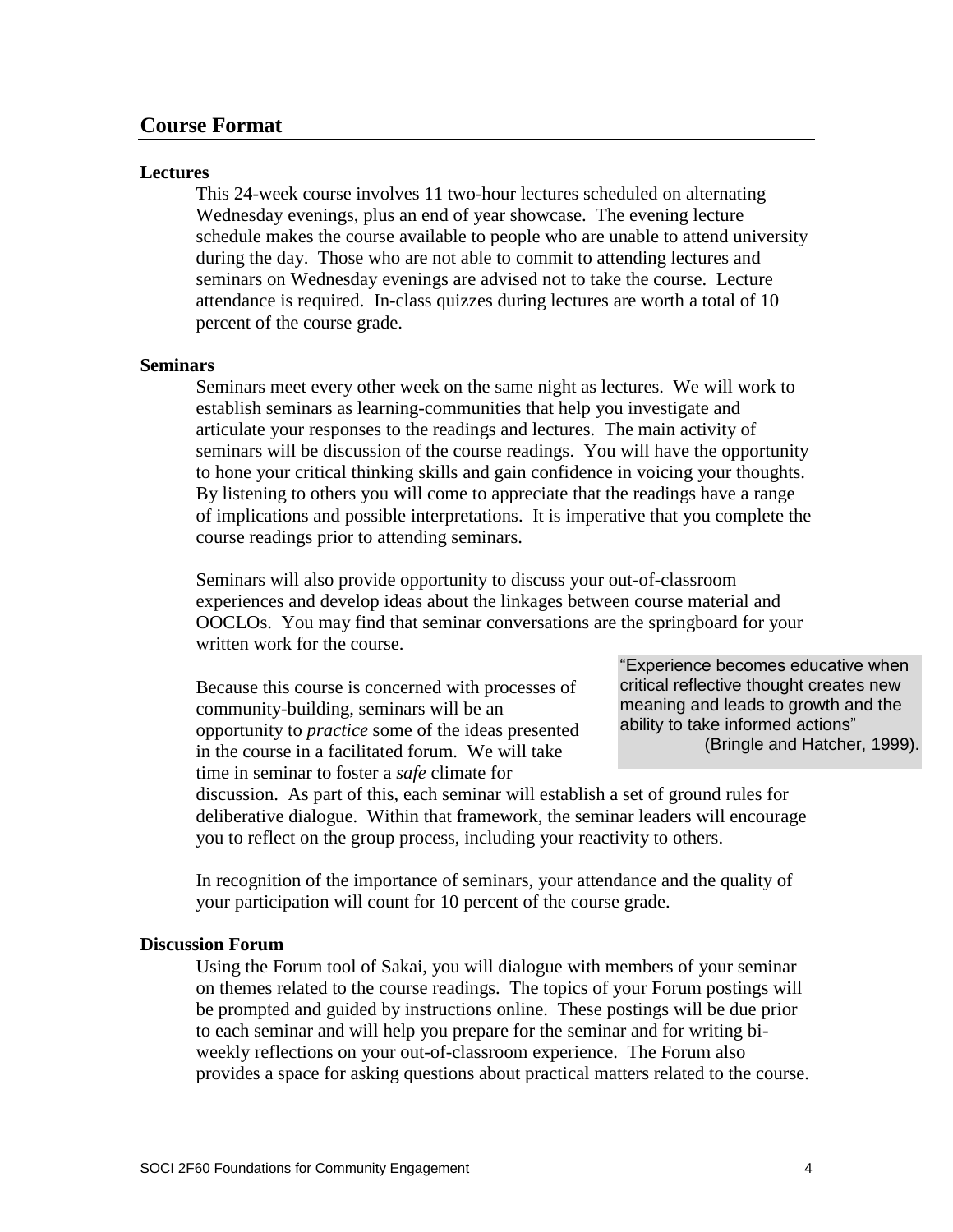### **Out-of-Classroom Learning Opportunities (OOCLO)**

OOCLOs are not always service activities per se, but are opportunities to participate in aspects of civic life in the city of St. Catharines or the region of Niagara. OOCLOs connect you to the themes of the course by broadening your exposure to community and civic life while also introducing you to wide-ranging opportunities for volunteering and participating.

You are required to perform eight OOCLOs (four per term) that you choose from a list on Sakai. You have the option to complete a fifth OOCLO each term. Each OOCLO is associated with a community organization, non-profit agency or local government. Each opportunity is themed according to a primary area of

We shall not cease from exploration And the end of all our exploring Will be to arrive where we started And know the place for the first time.

- TS Eliot "Four Quartets"

contribution such as the arts, food, environment, health, history, and so on. The OOCLOs also vary according to the type of activity that you will be involved in, such as serving or helping people, community-building, civic participation, exploring issues through the arts, culture, through tours of locales, engaging in activism or advocacy, and so on.

The OOCLO database provides pertinent information about the experiences, such as background information on the organization, location, hours, contact information, amount of advance notice required, and transit directions.

The duration of each OOCLO is expected to be three hours, although this could vary. The frequency of each OOCLO also varies. Some are one-time events, whereas others occur on a regular on-going basis (weekly or monthly). Some OOCLOs will be announced up to two weeks prior to the event. Check the calendar frequently. Some OOCLOs may require that you register in advance. Some will allow a limited number of participants. You may do an OOCLO only once for credit. Feel free to make suggestions if you have an idea for an OOCLO that could be added to the database.

#### **Activist or Advocacy OOCLO**

To ensure a large breadth of experience in the course, you are encouraged to participate in a variety of OOCLOs. One type of OOCLO that is required is participation in a form of activism or advocacy. Activism/ advocacy go beyond helping If you have come to help me, you are wasting your time. But if you have come because your liberation is bound up with mine, then let us work together.

> - Lila Watson and members of her Australian Aboriginal collective

individuals; the goal is to affect lasting social change. Activism/ advocacy involve calling upon a decision-making body or person in a position of authority or the general public to make a specific change, whether that change be in policy, law or social practice. Examples of activism/ advocacy may include letterwriting; public speaking; attending a public demonstration; using media, art, performance or public writing to influence opinion; participating in a publicized boycott with others; and so on.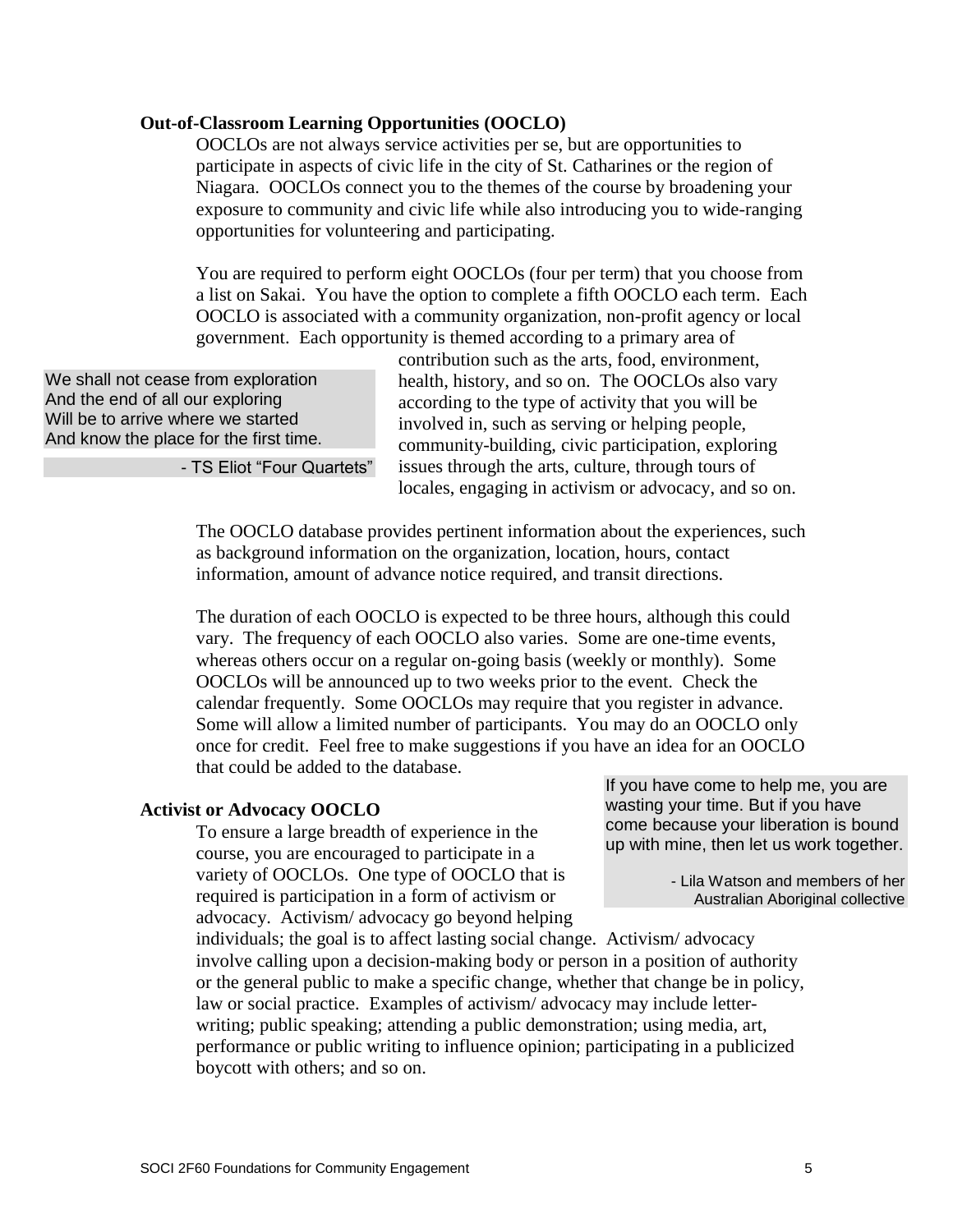You may self-select your activist/advocacy OOCLO according to your own convictions. Whatever you choose should be a group endeavor; it should be aimed at social change; and it should be an action that you see as related to the liberation or long-term well-being of a social group with whom you identify. Most students will perform the activist/advocacy OOCLO in the second term. We will brainstorm and discuss possible collective projects during lectures and seminars.

# **Course Resources**

#### **Some Key Web Sites**

Sakai: <https://lms.brocku.ca/portal> Log in to Sakai using your Brock username and password. Sakai help and tutorials are available online.

#### Blogger: [www.blogger.com](http://www.blogger.com/)

You may opt to use either Blogger or another online platform such as WordPress or Prezi to create a portfolio of your out-of-classroom experiences, forum postings, meta-reflections and other forms of reflection.

St. Catharines Transit for bus routes and schedules: <http://www.yourbus.com/>

#### **Academic-Zone**

[http://www.academic-zone.com](http://www.academic-zone.com/) is a resource for academic writing skills. Academic-Zone has visuals, examples and game-like exercises that are not textheavy. Access the resources and practice quiz (pre-test) from the academiczone.com website. Use Academic-Zone to prepare for the Essay-Zone and Advanced Grammar test, which you may take any time before December 12.

- 1. From the Login/Register screen, click *New to Academic Zone? Click here to register.*
- 2. Enter your first name, last name, and email address.
- 3. Create a personal password you will remember and enter it in the password field. Re-enter password to confirm.
- 4. In the access code field, enter the access code **MwWEExKRy**
- 5. Check your email. You will receive an email from academic-zone.com to confirm your registration. (If you do not receive an email, you may have made an error entering your email address. Return to step one.)
- 6. After logging into academic-zone.com using your login email and personalized password, choose SOCI 2F60 from the drop down box under the *My Courses* tab.

If you have question about academic-zone.com registration, email [learning@brocku.ca](mailto:learning@brocku.ca) or visit our drop-in service, located in the Hildebrand Learning Centre of the Learning Commons (ST 231).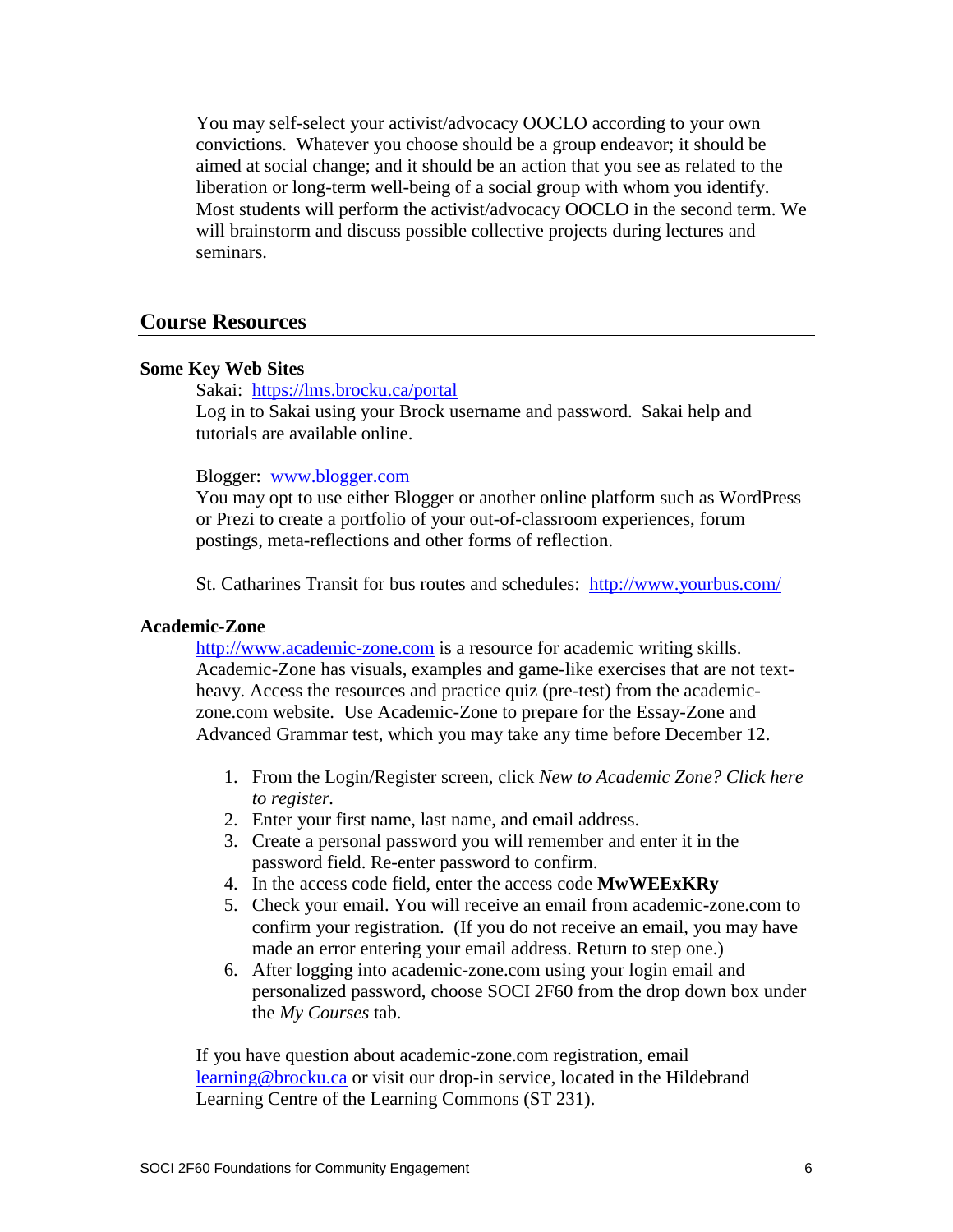### **Required Readings**

A package of required readings is available through the campus bookstore. Other required readings and web resources are available through Sakai. All readings are listed in the syllabus. You are expected to complete assigned readings prior to each lecture and seminar.

In addition to the course pack, the following book is required for purchase:

Cohen, D. A., Cullis-Suzuki, S., Frederiskson, K., Kayssi, A., & MacKenzie, C. (Eds.). (2007). *Notes from Canada's Young Activists: A Generation Stands Up for Change*. Vancouver: Greystone Books.

### **Top Hat Monocle**

Top Hat Monocle is a web-based application that enables you to interact with the entire class and me during lectures through your laptop, tablet, smart phone or cell phone. You may purchase a low cost subscription for Top Hat Monocle through the Campus Store or at [https://www.tophatmonocle.com.](https://www.tophatmonocle.com/) Lecture quizzes will be conducted using Top Hat Monocle. If you do not wish to use Top Hat Monocle, you have the option to write paper and pencil quizzes.

# **OOCLO Resources**

Occasionally, you are expected to complete short online readings, view web sites, watch video or listen to podcasts prior to attending an OOCLO. Most often, these OOCLO-specific resources will be available through Sakai.

#### **Student Support Services**

The Student Development Centre on the fourth floor of Schmon Tower offers many services to help you thrive at university, including support for students with disabilities, confidential counseling services, and learning skills support. <http://www.brocku.ca/student-development-centre>

#### **Experience Plus**

Career Services provides all Brock students the opportunity to track their cocurricular achievements while at Brock. These achievements are documented on an official Experience Plus transcript, which students use to supplement their resumes and academic transcripts. As a student of SOCI 2F60, you are eligible to list your OOCLOs on your Experience Plus transcript, if you wish. <http://brocku.ca/career-services/students-alumni/experience-plus>

#### **Career Services**

If you wish to further develop your skills in creating portfolios for career purposes, Career Services provides a portfolio development workshop. The workshop is available upon the request of 5 to 10 students. <http://brocku.ca/career-services/students-alumni/workshops>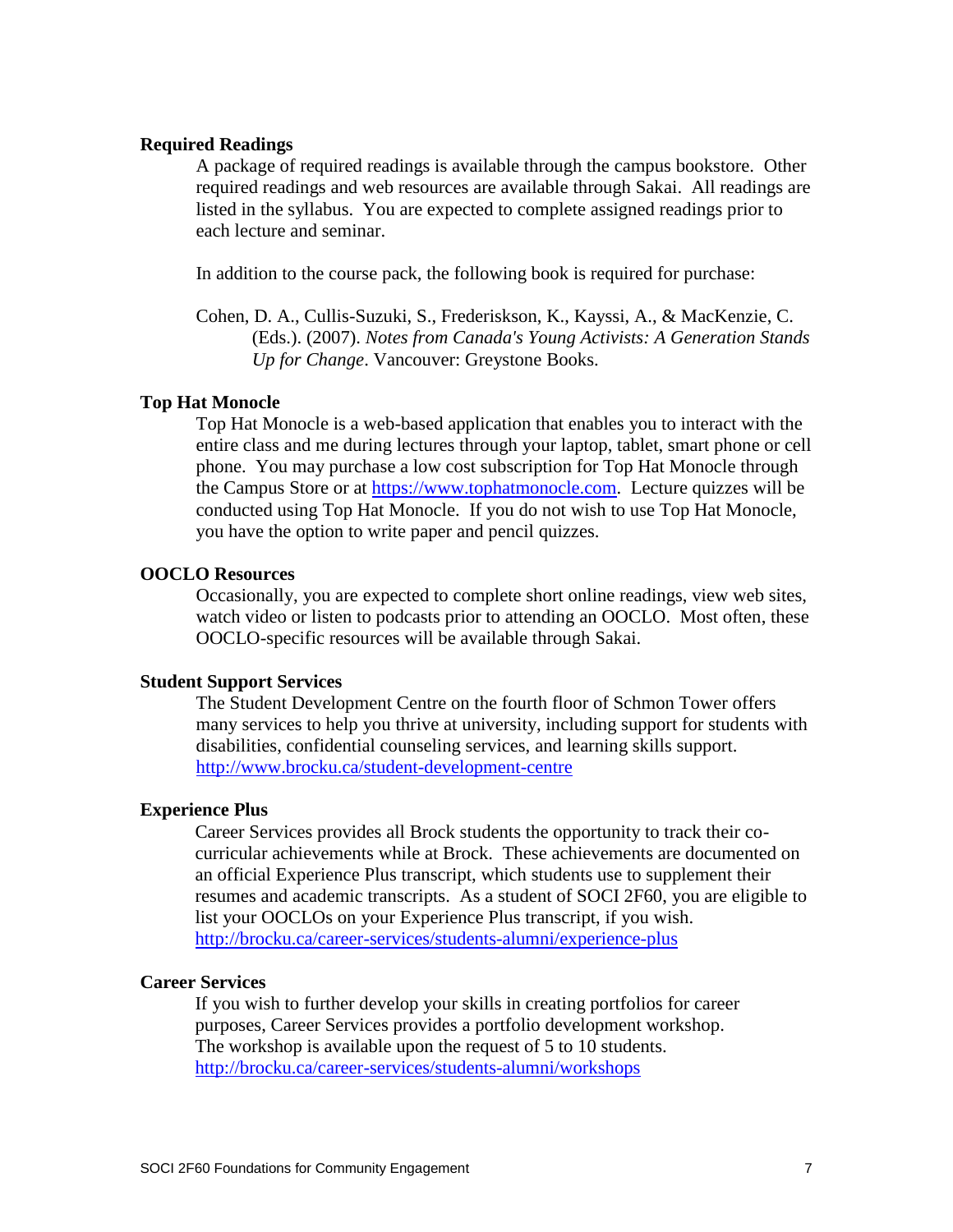### **Grading Policies**

#### No extra credit

No work for extra credit will be allowed to make up for missed seminars, reflections, quizzes, the Showcase or weak performance on required assignments.

### Penalties for late work and absences

Late assignments and missed quizzes or seminars will be excused only when there is documented evidence of an illness, bereavement, or serious emergency.

For late reflections, a penalty of 25 percent will be deducted each day for three days after the due date. For late portfolios, a penalty of five percent per day will be deducted, including weekends.

#### Grace week

There will be a 'grace week' each term, which gives you an opportunity to submit another reflection. The grade for the 'grade week' reflection will replace your lowest reflection grade or substitute for any missed reflections.

### **Academic Integrity**

I advise you to familiarize yourself with the university policy on academic integrity, and the severity of penalties that may result from academic misconduct. I will take seriously, and act on, any instance of academic misconduct that occurs in this course, including dishonest reporting on OOCLO participation, misrepresenting written work done by someone else as your own, and other dishonest practices such as making false statements in order to receive preferential treatment or exemptions from course rules (see the Academic Calendar, [http://www.brocku.ca/webcal/2012/undergrad/areg.html#sec69\)](http://www.brocku.ca/webcal/2012/undergrad/areg.html#sec69).

#### **Accommodation**

Brock University will make every reasonable effort to accommodate all members of the university community with disabilities. If you require accommodations related to a permanent disability in order to participate in this course, you are encouraged to contact the Student Development Centre Services for Students with Disabilities (4th Floor Schmon Tower ext. 3240) and also discuss these accommodations with me.

To support efforts to make Brock University and this course accessible to students with disabilities, I would appreciate receiving any feedback on accessibility issues from students. When I receive such feedback, I will pass it on to [accessibility@brocku.ca](file:///C:/Users/jkopczinski/AppData/Local/Microsoft/Windows/INetCache/Content.Outlook/7C8Z6YV3/accessibility@brocku.ca) and seek advice about appropriate changes.

### **E-mail and Communicating with Professor Raddon**

There are a number of ways to reach me during term. I hold regular office hours on Monday mornings, 9:30 – 11a.m. Feel free to drop in to discuss any course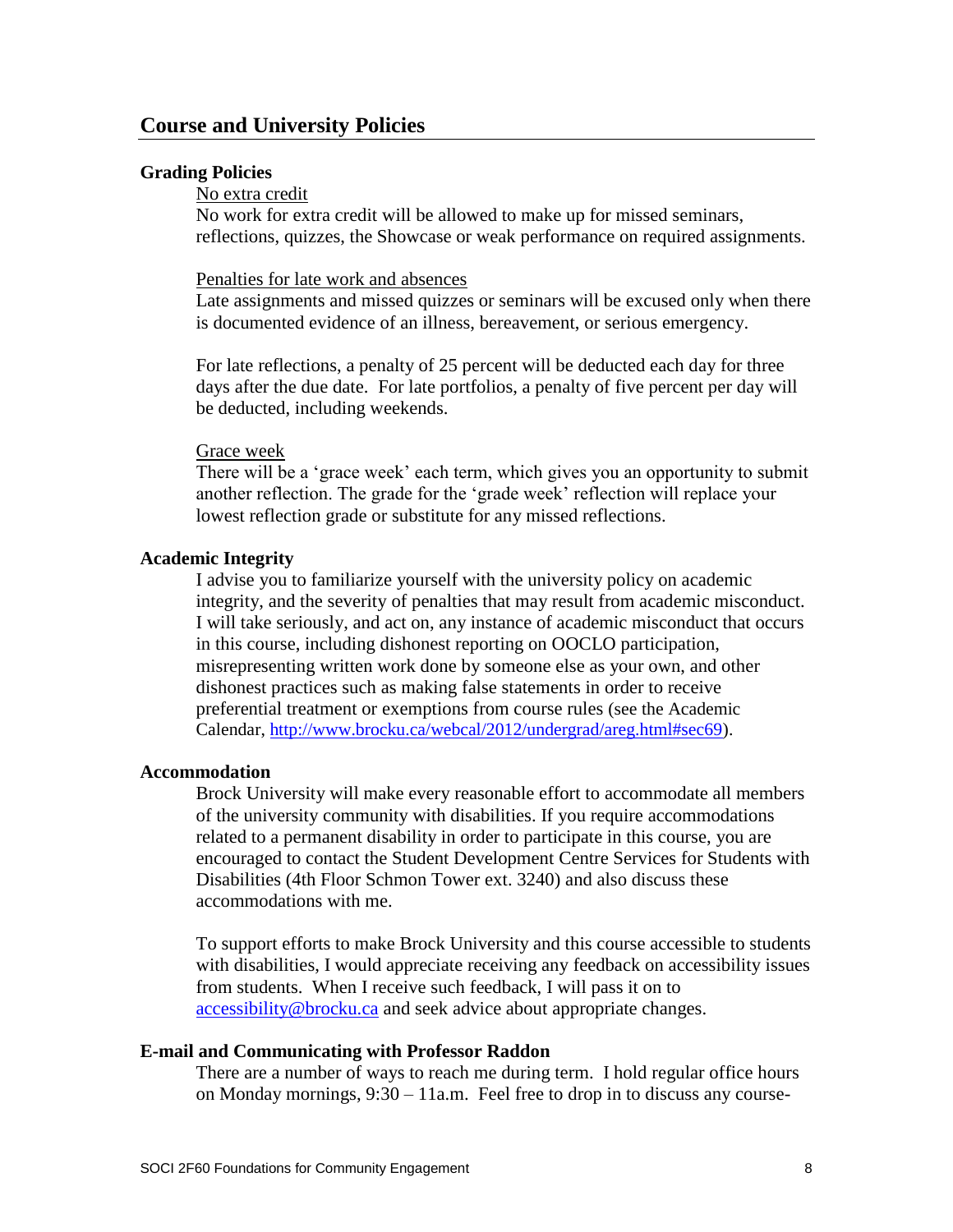related matter during this time. If this time conflicts with your schedule, please see me after a lecture to discuss alternate appointment times as necessary.

Questions about OOCLOs may be directed to the Service-Learning Coordinator, whose contact information will be announced in October. Prior to October, you may contact Kristen Smith: [kristen.smith@brocku.ca.](mailto:kristen.smith@brocku.ca) If you your question is within 24 hours of an OOCLO, you cannot be guaranteed of a response.

To set up or confirm appointments, reach me by email: [mraddon@brocku.ca.](mailto:mraddon@brocku.ca) Any non-confidential questions about course requirements or readings that you cannot bring to office hours are best posted on the Forum on Sakai. Either your TA or I will respond to such postings for the benefit of all students who may have the same question. Other students in the course may also respond.

All email to Professor Raddon and your TA must be sent from your Brock account or through Sakai. Always use a salutation such as "Hello Professor Raddon." Type your first and last name after your message even if you are using a mobile device. If I see only your Brock email address, I will not know who is sending the message and I may not respond.

### **Ethical Photography**

You are encouraged to incorporate photography or video into your portfolio. Seek permission of the subjects of photos before taking their picture. Inform them that you wish to document your experience for this course, and explain that you will be submitting the photo as part of your portfolio assignment. Tell them that in addition to the assignment, you require their consent for the image to be used by Brock University to give future students and community participants a visual impression of this course. If possible, document their consent by asking them to sign the photography consent form that is posted on Sakai. Take copies of this form with you when you attend OOCLOs if you plan to take photos. Describe the photo on the form and hand in a paper copy to me.

|                                       | Form of Assessment   Percentage of Final Grade |
|---------------------------------------|------------------------------------------------|
| Lecture quizzes                       | 10%                                            |
| Seminar participation                 | 10%                                            |
| Eight reflections on OOCLOs           | 24%                                            |
| Sakai discussion forum participation  | 20%                                            |
| Essay-Zone and Advanced Grammar tests | 4%                                             |
| Service-learning showcase             | 2%                                             |
| Mid-term portfolio                    | 10%                                            |
| Final portfolio                       | 20%                                            |

# **Summary of Requirements and Grading**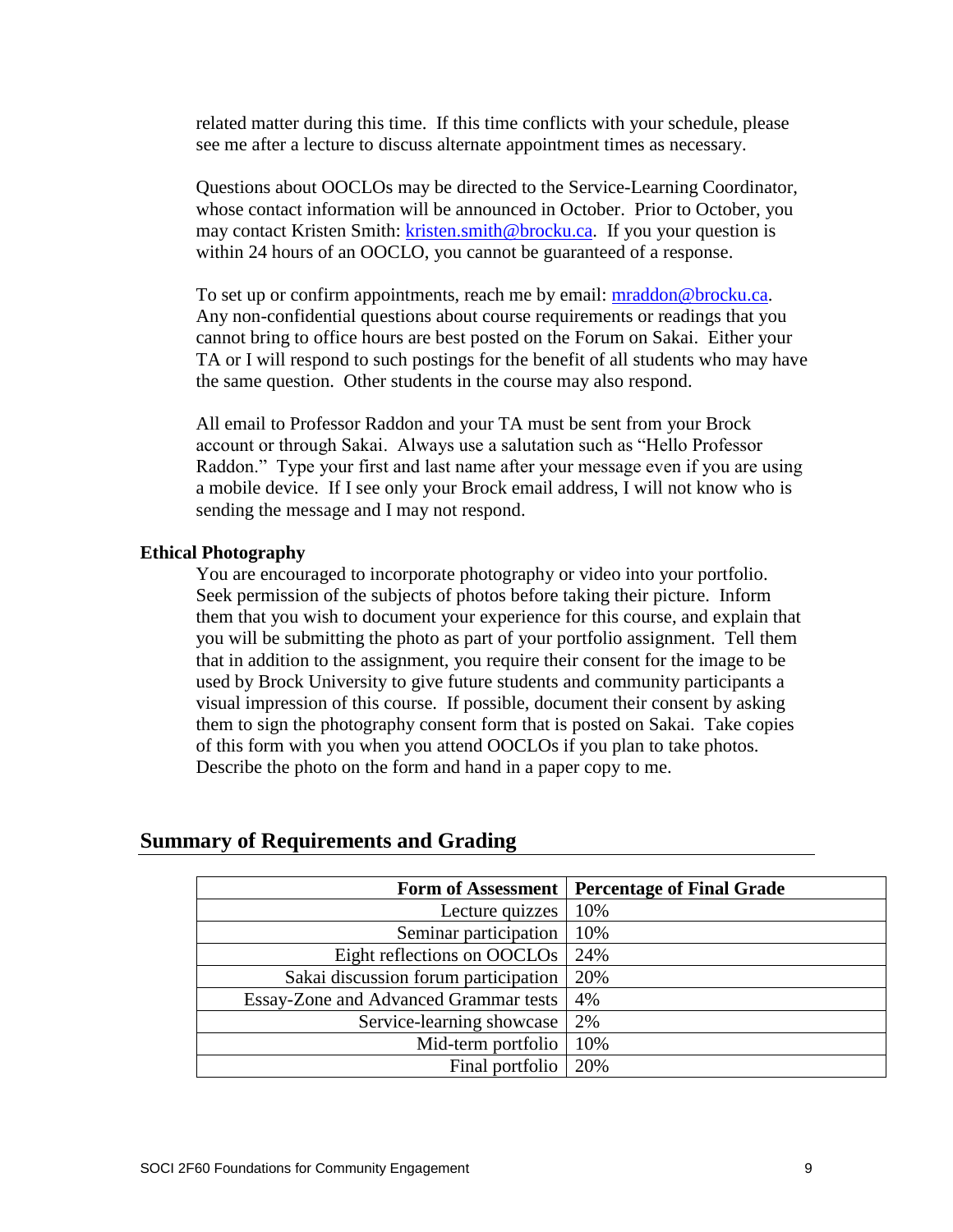# **Lecture Themes at a Glance**

| <b>Date</b>  | <b>Theme</b>                                           |
|--------------|--------------------------------------------------------|
| September 12 | Community Engagement through Service-Learning          |
| September 26 | Social Analysis for Community Engagement               |
| October 10   | Engaging the Imagination                               |
| October 24   | Civic Engagement and the Public Realm                  |
| November 7   | Narrating Experience and Identities                    |
| November 21  | Case Study: Local Food and Food Security               |
| January 9    | Charitable, Public and Professional Engagement         |
| January 23   | Information Activism, Independent and Democratic Media |
| February 6   | Youth Civic Engagement                                 |
| February 27  | <b>International Service</b>                           |
| March 13     | Case Study: Environmental Crisis and Response          |
| March 27     | Service-Learning Showcase and Course Celebration       |

# **Important Dates**

### **Friday, September 21**

Last day for late registration and course changes without permission of the instructor. Brock Registration System closes for duration 1 and duration 2 adds; last day to drop courses without financial penalty.

# **Due Dates for Sakai Forum Postings**

First term: Sept. 26, Oct. 10, Oct. 24, Nov. 7, Nov. 21 Second term: Jan. 9, Jan. 23, Feb. 6, Feb. 27, Mar. 13

Sakai Forum Postings are due before 5:55 p.m. on the day of seminars.

### **Due Dates for OOCLO Reflections**

First term: Sept. 25, Oct. 9, Oct. 23, Nov. 6 Grace week: Nov. 20 Second term: Jan. 22, Feb. 5, Feb. 26, Mar. 12 Grace week: March 26

A total of four reflections on OOCLOs per term are to be submitted electronically on Sakai before 11:55 p.m., five minutes to midnight of the Tuesday night before each lecture. If you are unable to complete a reflection by the due date, you may submit it up to three days late, but a significant penalty of 25% per day will apply. Late reflections will no longer be accepted after three days, that is, after 11:55 p.m. of the Friday after the reflection is due.

Each term, those who have missed a reflection for any reason may submit one during a grace week. Alternatively, if you have completed all four reflections but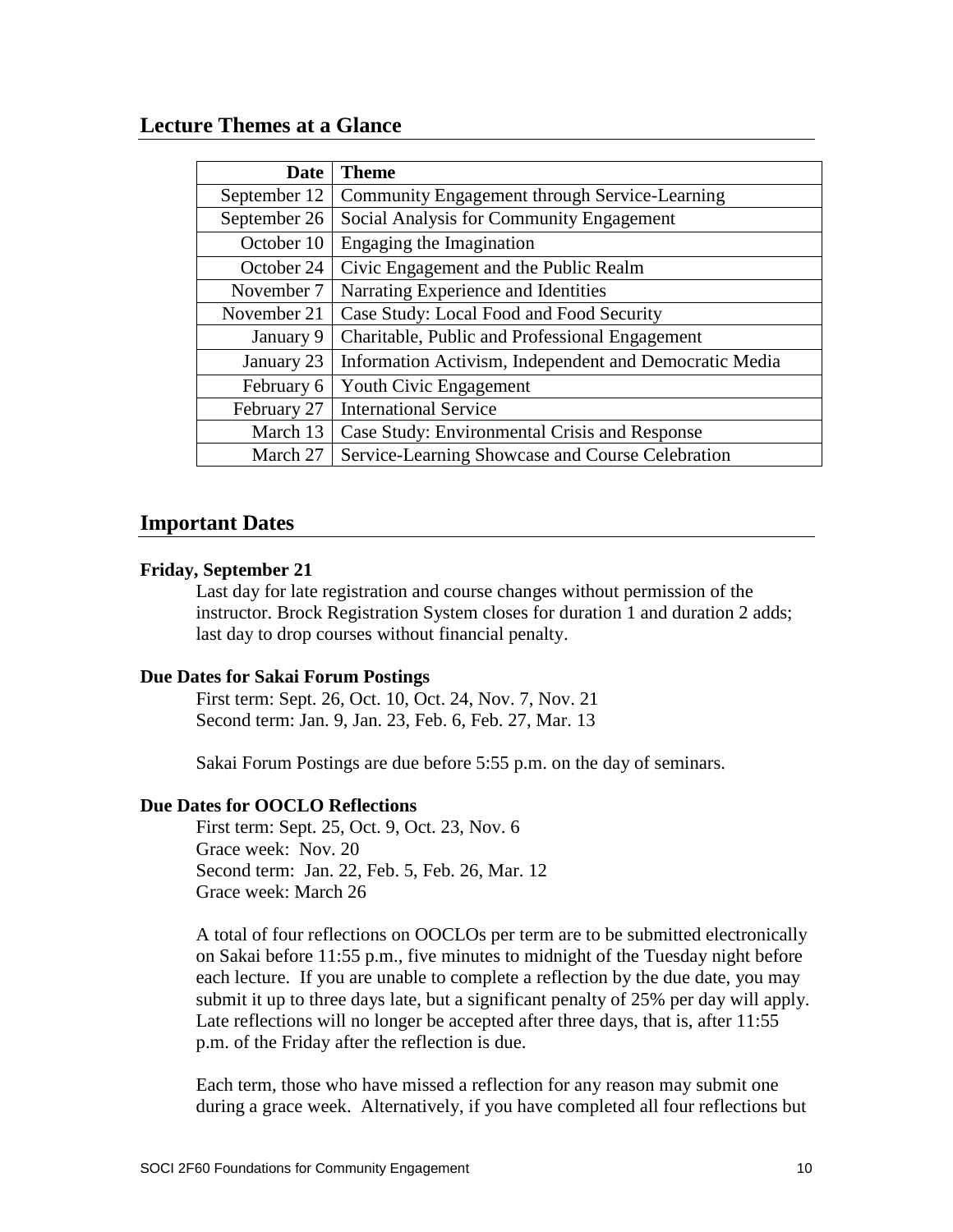wish to raise your grade, the grade for your grace week reflection will replace your lowest grade (if higher). Only one reflection may be submitted during grace week. If you miss the grace week due date, the same late penalty of 25 percent per day applies.

### **Due Dates for Portfolio: Tuesday, December 4, Tuesday, April 9**

Use Assignments in Sakai to submit the URL (web address) for your portfolio by Dec. 4 (mid-year portfolio) and April 9 (final portfolio) before 11:55 p.m.

### **Academic-Zone Test Dates: Oct. 10 (pre-quiz), Dec. 12 (post-quiz)**

Complete the Academic-Zone pre-quiz before October 10 and automatically receive 1 percent of your final course grade. Study for the quiz through [www.academic-zone.com.](http://www.academic-zone.com/) A final required post-quiz is to be completed by Wed., Dec.12 before midnight. You may complete this quiz at any time. The quiz has a 75-minute time limit. Pre- and Post-quizzes are located on Sakai under 'Tests  $\&$ Quizzes' in your seminar site.

You may take the post-quiz twice. Your last attempt will be the recorded grade. A minimum of 60 percent on the post-quiz is required to receive a grade worth three percent of your final course grade. If you do not attain the 60 percent threshold, your grade will be zero.

#### **Friday, January 18**

Last date for withdrawal without academic penalty and last day to change from credit to audit status for Duration 1 courses (SOCI 2F60).



"... and give me good abstract-reasoning ability, interpersonal skills, cultural perspective, linguistic comprehension, and a high sociodynamic potential."

(Ed Fisher, The New Yorker, 1981)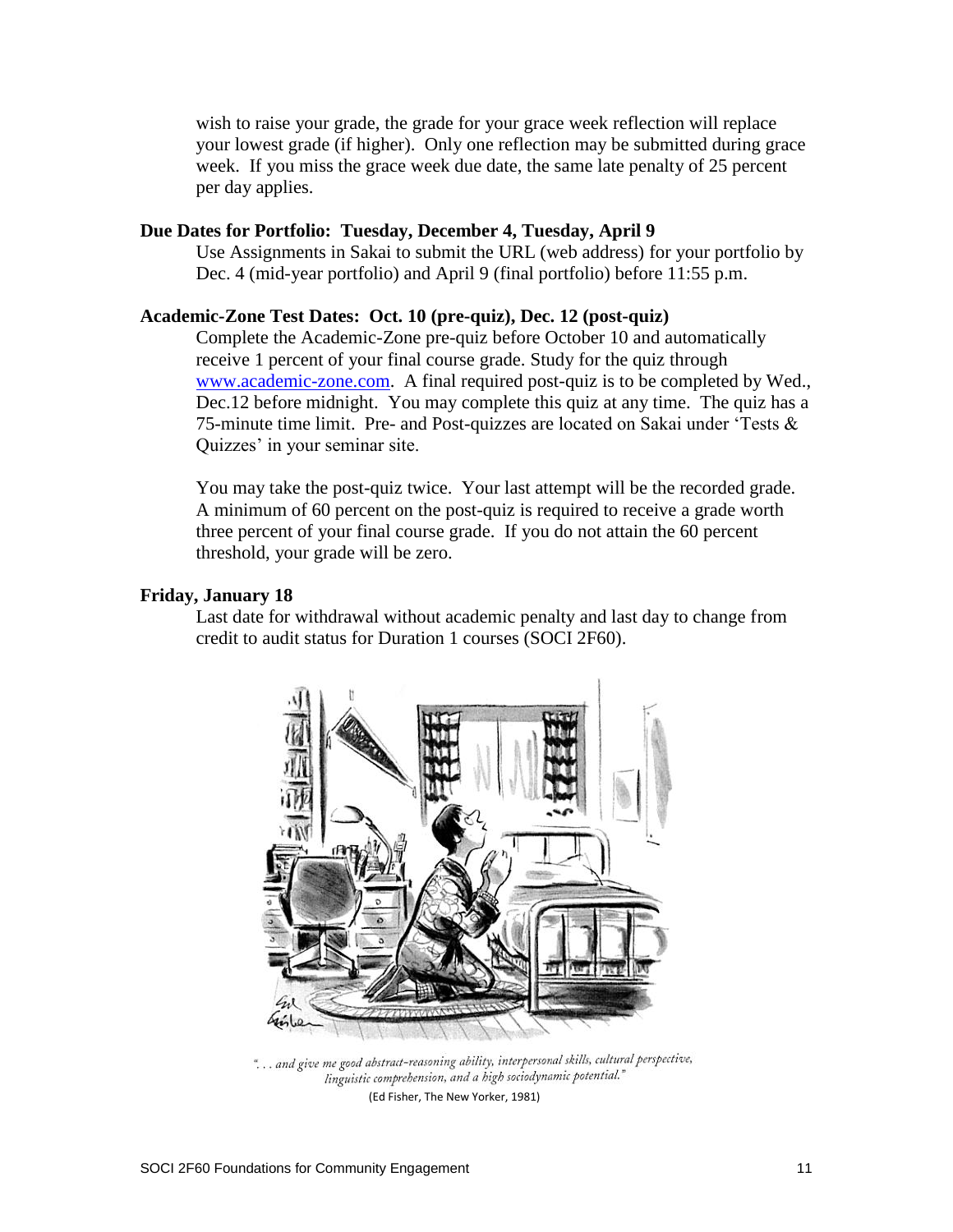# **Acknowledgments**

*Foundations for Community Engagement* has been developed collaboratively since 2009 by a group of Brock faculty, staff, former students and community members who are committed to enhancing student learning and fostering stronger relationships of the university to the communities of Niagara. Key contributors to the development of this course at Brock University include (alphabetically):

Mary Breunig, Associate Professor of Recreation and Leisure Studies Bradley Clarke, Manager of Student and Community Outreach Ellen Carter, Course Coordinator, Child and Youth Studies Rox Chwaluk, Volunteer Coordinator, Turn Around Project of the Arts (TAP) and Brock grad (BA, BEd), Maureen Connolly, Professor of Physical Education and Kinesiology Gail Cook, Associate Professor of Accounting Nancy Cook, Associate Professor of Sociology June Corman, Associate Dean, Faculty of Social Sciences, Professor of Sociology David Fancy, Associate Professor of Dramatic Arts Greg Finn, Vice-Provost and Associate Vice-President, Academic Jill Grose, Associate Director, Centre for Pedagogical Innovation Barbara Harrison, Doctoral candidate, Faculty of Education Lindsay Hayhurst, Academic Advisor & Field Experience Assistant, Faculty of Education Kim Meade, Vice-Provost and Associate Vice-President, Student Services Milica Njegovan, Programming Coordinator, OPIRG-Brock Kristen Smith, Manager, Student Life and Community Experience Betty-Lou Souter, CEO, Community Care, St. Catharines and Thorold Mary-Louise Vanderlee, Associate Professor, Faculty of Education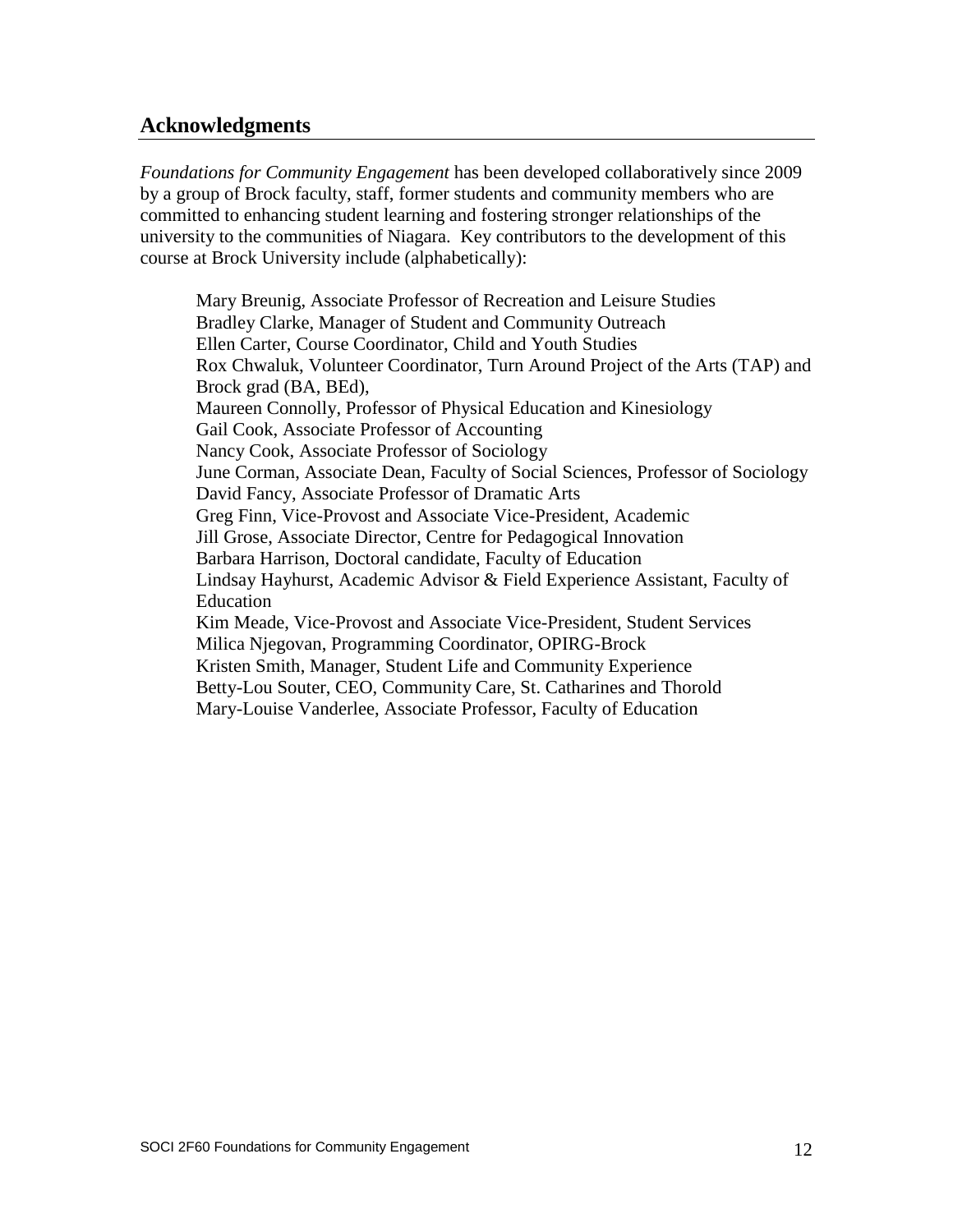# 1. September 12 **Community Engagement through Service-Learning**

*What draws some people to become civically engaged? How would you characterize and evaluate the varieties of civic engagement? How is civic engagement best taught and learned? Thirty years from now, how do you think we will evaluate the achievements of civic engagement within this decade?*

# **Readings**:

- Coles, Robert. (2001). The call of service. In J. S. Ott (Ed.), *The Nature of the Nonprofit Sector* (pp. 343-354). Boulder, CO: Westview. (Coursepack)
- Kahne, Joseph, & Westheimer, Joel. (1996). In the service of what? The politics of service learning. *Phi Delta Kappan, 77*(9), 593-599. (Coursepack)
- Mahoney, Tara. (2012). Dear Generation Why. *Our Schools/Ourselves 21*(3), 95- 97. (Coursepack)

# TO DO:

- Post your first comments to the Sakai Forum on topics related to this week's readings before the first seminar (by Sept. 26, 5:55 p.m.) to receive .5 bonus mark. Also, post comments about the Sept. 26 readings as required for grading. - Participate in your first OOCLO in the two weeks following the first lecture. Submit your first reflection through your seminar site on Sakai before midnight of Tuesday, September 25 (11:55 p.m.).

- Create an account at [www.tophatmonocle.com](http://www.tophatmonocle.com/) and enroll in SOCI 2F60.

# 2. September 26 **Social Analysis for Community Engagement**

*What do you know about the places you live and how do you know this? What is important to know about the Niagara Region, including its history, landscapes, arts, commerce, agriculture, public spaces, institutions, peoples and animals? What analytical frameworks and measures should we use to identify the strengths of this place and the things we would seek to improve about it?*

# **Readings:**

Swift, J., J. M. Davies, R. G. Clarke, and M. S. J. Czerney. (2004). Getting Started on Social Analysis in Canada. In W. K. Carroll (Ed.), *Critical Strategies for Social Research* (pp. 116-24). Toronto: Canadian Scholars Press. (Coursepack)

Young, Iris Marion. (2012). Five faces of oppression. In James De Filippis & Susan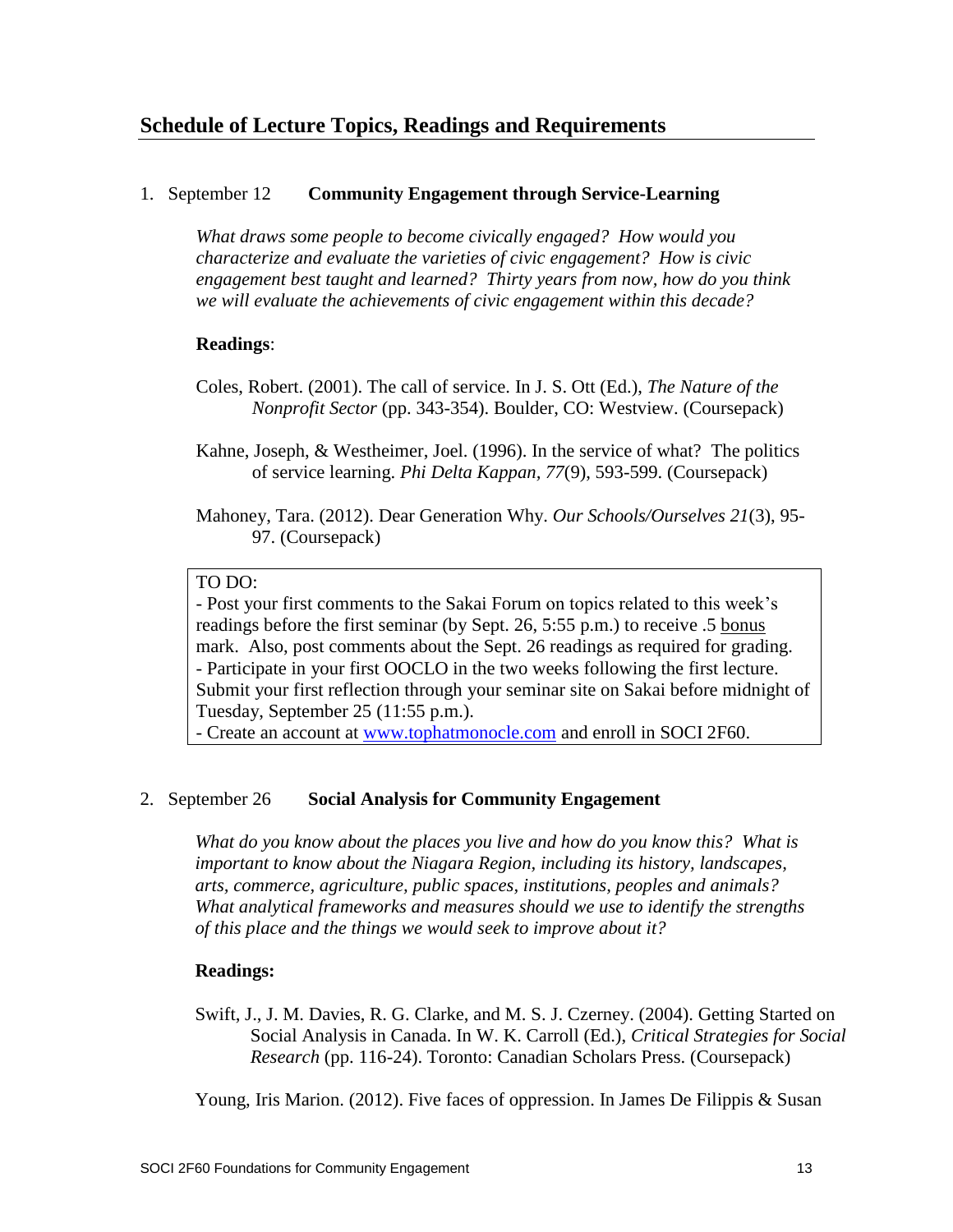Saegert (Eds.), *The Community Development Reader* (pp. 328-337). New York and London: Routledge. (Coursepack)

- Longstaff, Bill. (2005). The Progress Myth *No Free Lunch* (pp. 25-34). Calgary: Ballot Publishing. (Coursepack)
- Kilty, Heather. L. (2011). *Living in Niagara: Critical Indicators for Reflecting on Life in Niagara*: Niagara Research and Planning Council. Available at [<www.livinginniagarareport.com>](http://www.livinginniagarareport.com/) (Online)

# TO DO:

- Select and read about at least three of the twelve sectors of life in Niagara that are documented in the on-line report, *Living in Niagara*.

- Post comments to the Sakai Forum about topics of this week's readings today before 5:55 p.m.

- Complete your second OOCLO and submit your reflection before midnight of Tuesday, October 9.

- Register on [www.academic-zone.com](http://www.academic-zone.com/) and take the practice quiz for SOCI 2F60 before October 10 to receive one mark toward your final course grade.

### 3. October 10 **Engaging the Imagination**

*How have you imagined the Niagara Region before now? What have been some major forces of change within Niagara's social and physical landscape that have shaped how you imagine this place? How can your new knowledge of the past and present help you to re-imagine alternative futures for this region?* 

### **Readings:**

- Wright, Erik Olin. (2011). Real utopias. *Contexts: Understanding People in their Social Worlds 10*(2). 36-42. (Coursepack)
- Schneekloth, Lynda H., & Shibley, Robert G. (2005). Imagine Niagara. *Journal of Canadian Studies, 39*(3), 105-120. (Sakai)
- Hill, A. Suzanne. (2002). A serpent in the garden: Implications of highway development in Canada's Niagara fruit belt. *Journal of Historical Sociology, 15*(4), 495-514. (Sakai)

# TO DO:

- Post comments to the Sakai Forum about topics of this week's readings before 5:55 p.m. today. Remember to respond to what others have written.

- Look at the feedback you received on your first and second OOCLO reflections available in Assignments in Sakai. How can you improve your reflection?

- Submit your third OOCLO reflection before midnight of Tuesday, October 23.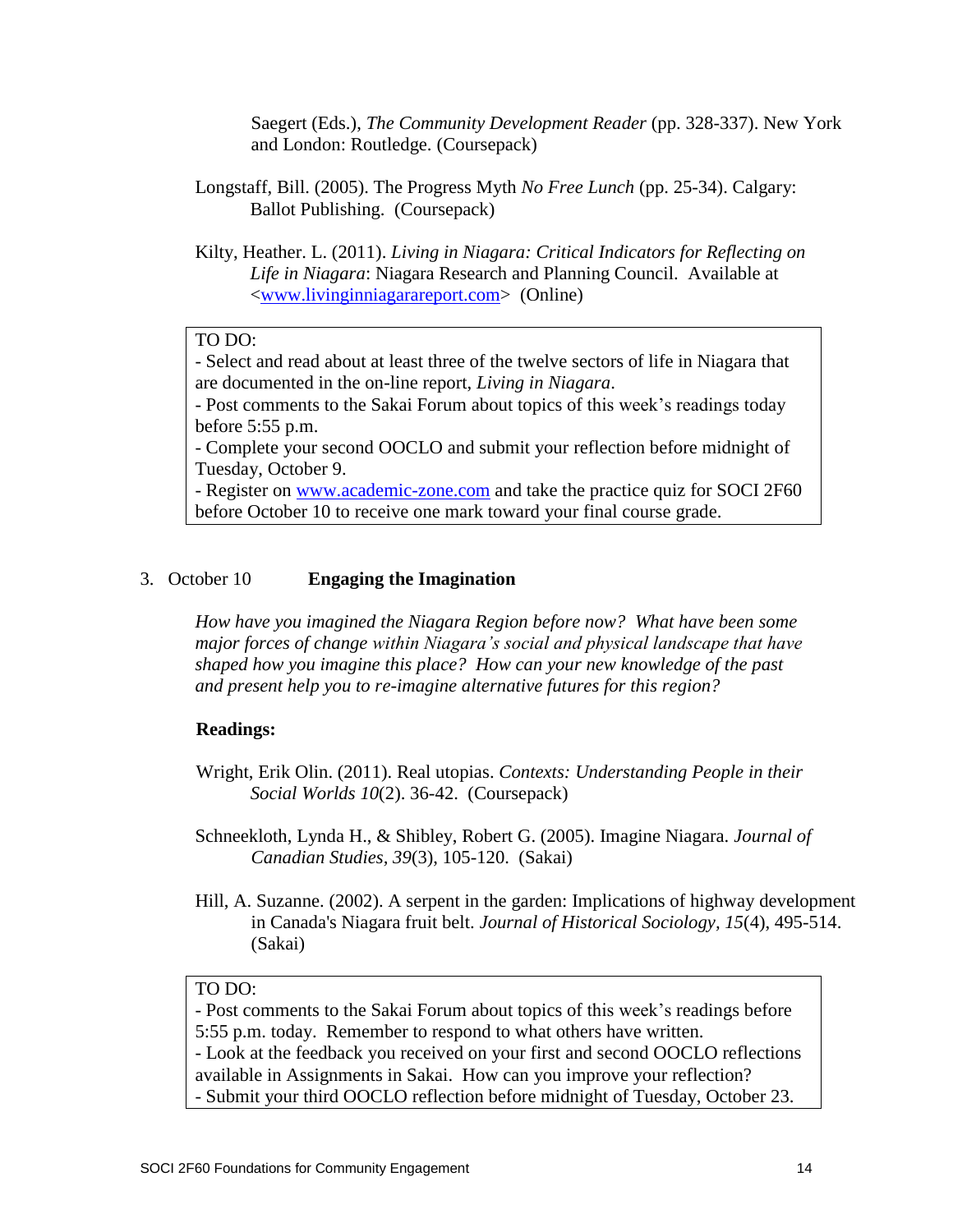### 4. October 24 **Civic Engagement and the Public Realm**

*What is community? What are the commons? What is public space? How do we come to understand ourselves as a member of a community or as a citizen? What commitments, responsibilities or entitlements does this understanding of community membership imply? How does re-imagining self contribute to the evolution of community?*

### **Readings:**

- Walljasper, Jay. (2010). All that we share. *Yes! Magazine*. <http://www.yesmagazine.org/happiness/all-that-we-share> (Online)
- Greenberg, Ken. (2009). Public space: lost and found. In M. Kingwell & P. Turmel (Eds.), *Rites of Way: The Politics and Poetics of Public Space* (pp. 29-45). Waterloo: Wilfrid Laurier University Press. (Coursepack)
- Jacobs, Jane. (2009). Downtown is for People. In Eugenie L. Birch (Ed.), *The Urban and Regional Planning Reader* (pp. 124-131). London and New York: Routledge. (Coursepack)
- Meslin, Dave. (2010). Civic Engagement 101. In Dave Meslin, Christina Palassio & Alana Wilcox (Eds.), *Local Motion: The Art of Civic Engagemement in Toronto* (pp. 96-106). Toronto: Coach House Books. (Coursepack)
- Goldsbie, Jonathan. (2010). Permission impossible. In Dave Meslin, Christina Palassio & Alana Wilcox (Eds.), *Local Motion: The Art of Civic Engagemement in Toronto* (pp. 86-95). Toronto: Coach House Books. (Coursepack)

# TO DO:

- Post comments to the Sakai Forum about topics of this week's readings before 5:55 p.m. today. Remember to respond to what others have written. - How did you score on the pre-quiz for Academic-Zone? What can you do to improve your writing and grammar skills prior to taking the final test? - Participate in your fourth OOCLO and submit your reflection before midnight of Tuesday, Nov. 6. How can you challenge yourself with this OOCLO?

# 5. November 7 **Narrating Experience and Identities**

*How is it possible that people can have different 'experiences' of the same event? If each of us sees the world through different lenses, what colours and frames these lenses? How can we re-frame what we 'experience' in order to understand the limitations of our individual perspectives? How does reflection on experience and self-identity matter to community engagement and activism?*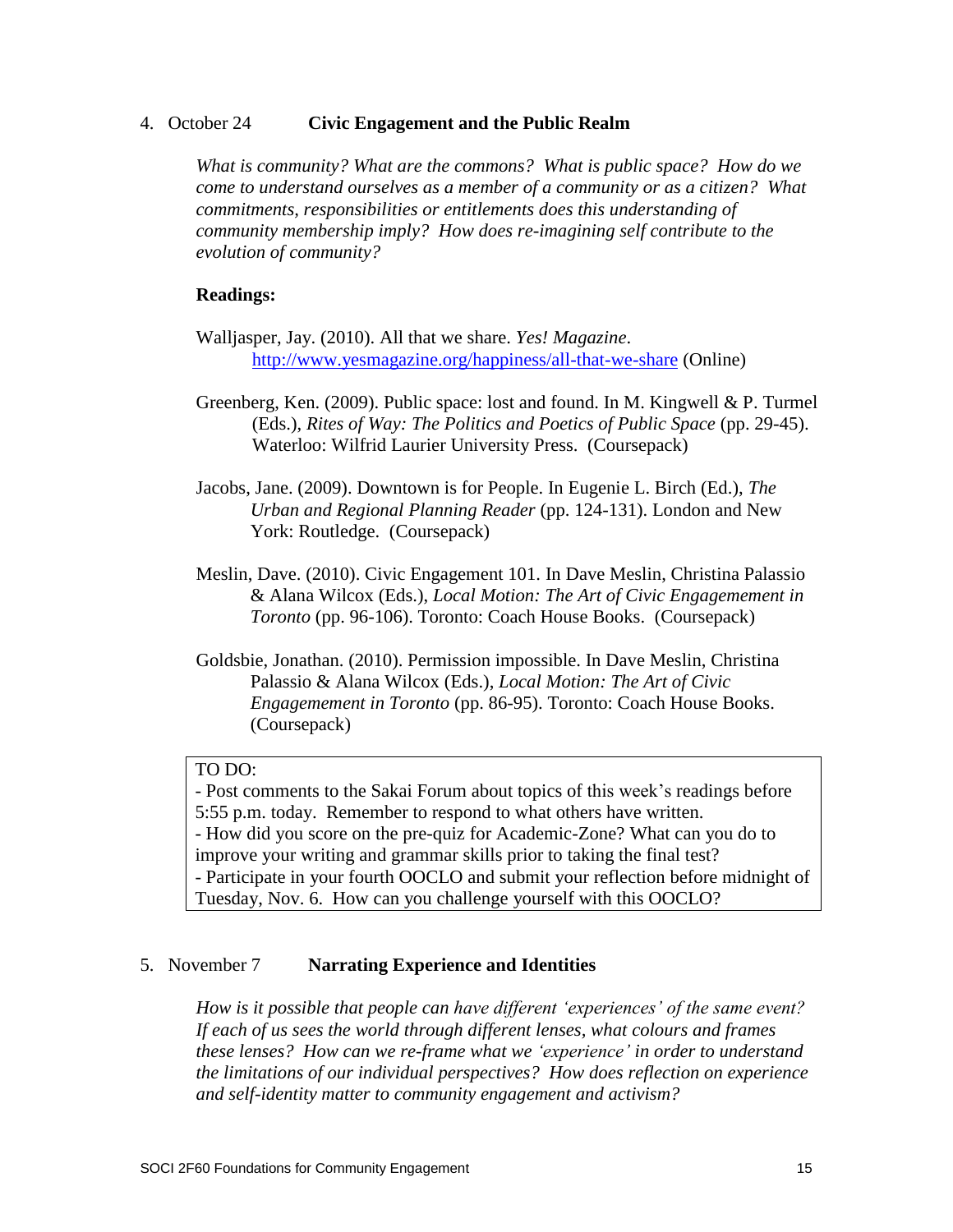### **Readings:**

- Cohen, D. A., Cullis-Suzuki, S., Frederiskson, K., Kayssi, A., & MacKenzie, C. (Eds.). (2007). *Notes from Canada's Young Activists: A Generation Stands Up for Change*. Vancouver: Greystone Books. (Bookstore or library)
- Fox, Karen. (2008). Rethinking experience: What do we mean by this word 'experience'? *Experiential Education, 31*(1), 36-54. (Sakai)

### TO DO:

- bring to lecture two newspapers of any type on November 7 (e.g., two copies of the St. Catharines Standard, Brock News, Toronto Star, etc.)

- Post comments to the Sakai Forum about the topics of this week's readings before 5:55 p.m. today.

- You now have the option to participate in a 'grace week' OOCLO and submit a reflection before midnight of Nov. 20. Your grade will make up for a missing reflection or replace your lowest grade for a reflection this term (if higher).

### 6. November 21 **Case Study -- Local Food and Food Security**

*A panel of guest speakers will examine food security as a social issue that is closely bound up with understandings of community engagement. Panelists will include representatives of food security initiatives or food charities.* 

### **Readings:**

Tarasuk, Valerie. (2009). Food charity: When doing our best is not enough. *Esurio: Journal of Hunger and Poverty, 1*(2), 1-3. (Coursepack)

Read about the fair trade movement and fair trade towns. <http://fairtrade.ca/en> (Online)

Additional readings will be assigned by the guest speakers and made available on Sakai in advance of the class.

### TO DO:

- Post comments to the Sakai Forum about the topics of this week's readings before 5:55 p.m. today.

- For help with Blogger, you may attend an optional tutorial on Wednesday, November 28 at 7 p.m., location TBA.

- Complete your mid-year portfolio and post the link in Assignments on Saki before midnight on Tues. Dec. 4.

- Complete the Academic-Zone test (or re-test) before Wed. Dec. 12. You will find the test in your Sakai seminar site.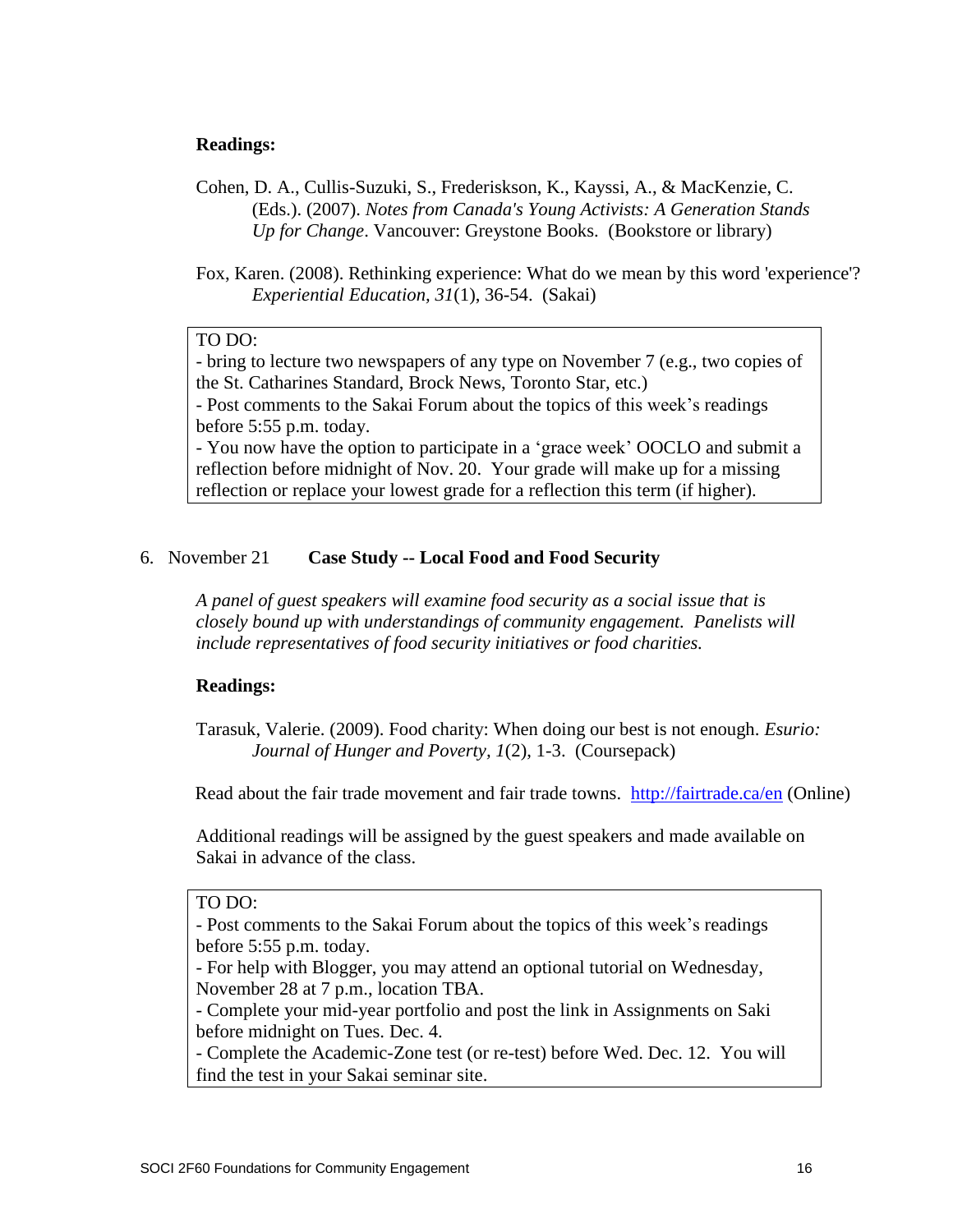# **HAPPY NEW YEAR! WELCOME BACK!**

### 7. January 9 **Charitable, Public and Professional Engagement**

*What does the voluntary sector look like in Canada? How has it changed in recent decades? How might we evaluate philanthropy and charity as forms of community engagement? How might community engagement enhance civic institutions and (local) democracy? How might volunteering, on the one hand, and professional service, on the other, support particular understandings of community engagement at the expense of others?*

### **Reading:**

- Brooks, Neil. (2001). The role of the voluntary sector in a modern welfare state. In J. Phillips, B. Chapman & D. Stevens (Eds.), *Between State and Market: Essays on Charities Law and Policy in Canada* (pp. 166-168, 185-202). Montreal & Kingston: McGill-Queen's University Press. (Coursepack)
- Swanson, Jeanette. (2001). Substituting charity for justice *Poor Bashing: The Politics of Exclusion* (pp. 130-150). Toronto: Between the Lines. (Coursepack)
- McKnight, John. (1995). Professionalized service and disabling help *The Careless Society: Community and its Counterfeits* (pp. 36-52). New York: Basic Books. (Coursepack)

TO DO: - Post comments to the Sakai Forum about the topics of this week's readings before 5:55 p.m. today. Attend your seminar today (January 9). - Participate in an OOCLO and submit your reflection before midnight of Tuesday, January 22.

#### 8. January 23 **Information Activism, Independent and Democratic Media**

*What is activism? What is advocacy? What forms can they take? How can information technology support activist engagement? What is the relationship of activism and advocacy to democratic media? How might independent media and citizen journalism serve democratic projects?*

#### **Readings and online viewing:**

Hackett, Robert A. (2005). Is there a democratic deficit in US and UK journalism? In Stuart Allan (Ed.), *Journalism: Critical Issues* (pp. 85-97). New York: Open University Press. (Coursepack)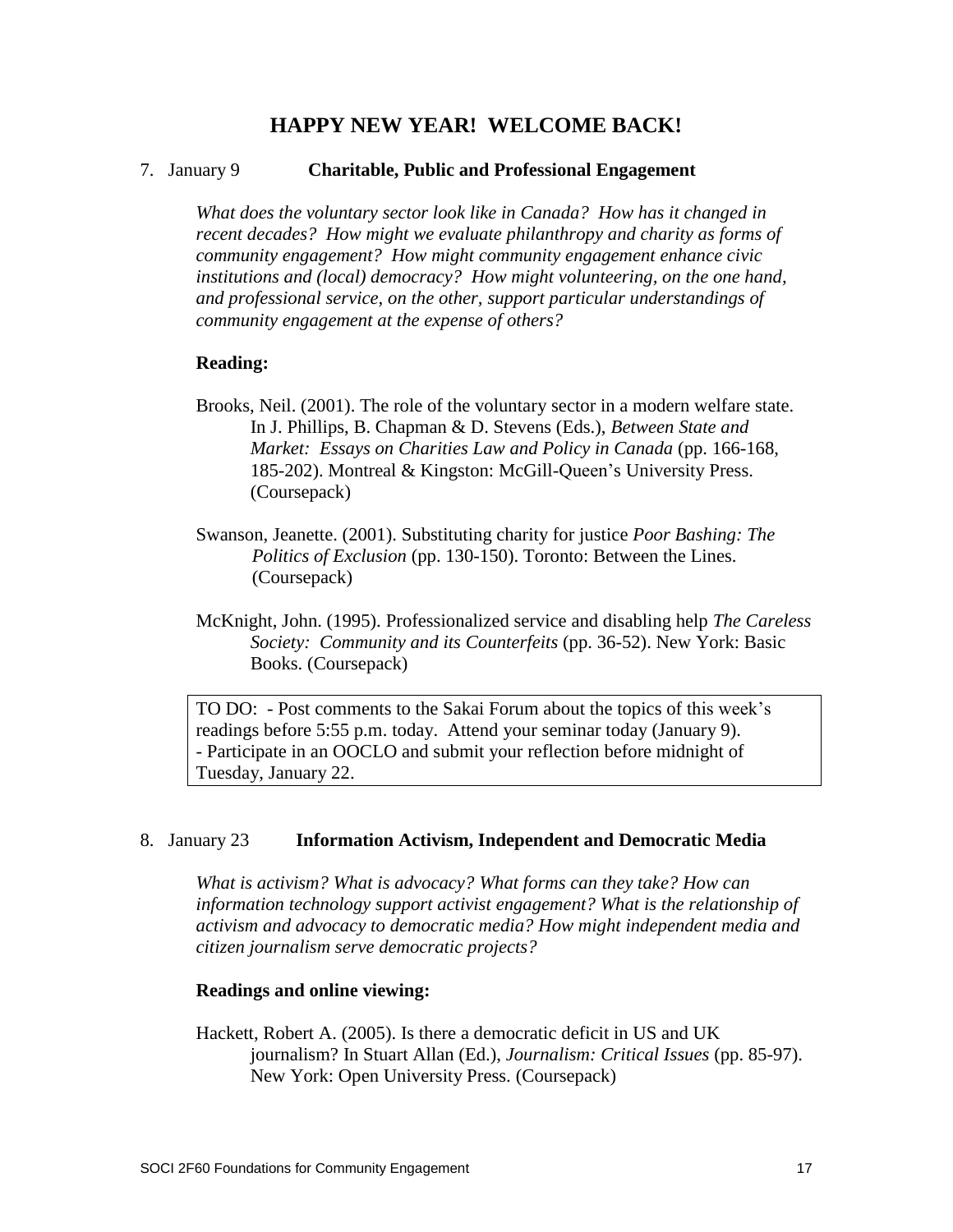Miller, Alisa. (2008). The news about the news. TED. Available at: [http://www.ted.com/talks/alisa\\_miller\\_shares\\_the\\_news\\_about\\_the\\_news.html](http://www.ted.com/talks/alisa_miller_shares_the_news_about_the_news.html)

Morozocv, Evgeny. (2011). The internet and society: empowering or censoring citizens. RSA Animate. Available at: <http://www.thersa.org/events/video/animate/rsa-animate-the-internet-and-society>

Clayton Shirky. (2009). How social media can make history. TED. Available at: [http://www.ted.com/talks/clay\\_shirky\\_how\\_cellphones\\_twitter\\_facebook\\_can\\_ma](http://www.ted.com/talks/clay_shirky_how_cellphones_twitter_facebook_can_make_history.html) [ke\\_history.html](http://www.ted.com/talks/clay_shirky_how_cellphones_twitter_facebook_can_make_history.html)

TO DO: - Post comments to the Sakai Forum about the topics of this week's reading and viewing/listening before 5:55 p.m. today.

- Participate in an OOCLO and submit your reflection before midnight of Tuesday, February 5.

- Have you completed your activist OOCLO yet? Make your activism part of a collective effort that is aimed at effecting social change of some kind. If you are stuck, help is available by email and office hours.

### 9. February 6 **Youth Civic Engagement**

*What is meant by civic engagement? Are today's young people less engaged in civic life and politics than the young people of previous generations? If so, how might we explain this change? What forms of civic engagement have positive social value? What could lead young people to engage more effectively with the issues that matter to their generation?*

### **Readings:**

- Banaji, S. (2008). The trouble with civic: a snapshot of young people's civic and political engagements in twenty-first-century democracies. *Journal of Youth Studies, 11*(5), 543-560. (Sakai)
- Kennelly, Jacqueline. (2009). Learning to protest: Youth activist cultures in contemporary urban Canada. *The Review of Education, Pedagogy and Cultural Studies, 31*(4), 293-315. (Sakai)
- Giroux, Henry A. (2011). Democracy re-invented: Lessons learned from the global youth movement. *Our Schools/Ourselves, 20*(3), 177-196. (Coursepack)

TO DO: - Post comments to the Sakai Forum about the topics of this week's readings before 5:55 p.m. today.

- Participate in an OOCLO and submit your reflection before midnight of Tuesday, February 26.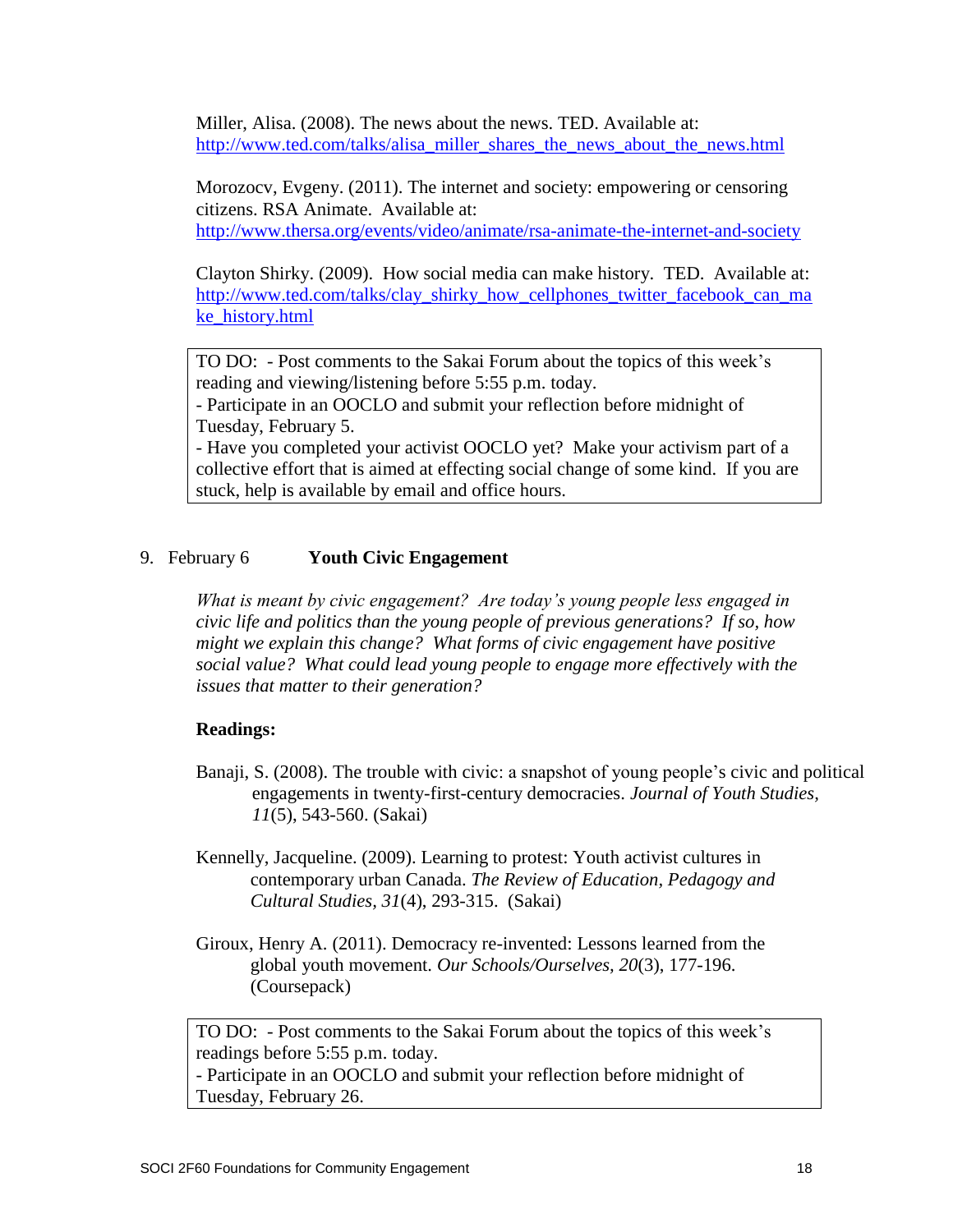### 10. February 27 **International Service**

*Who benefits from international service and how? What are some key issues in the relationship between the global economic North and the global economic South and how do they relate to international service?*

# **Readings:**

- Heron, Barbara. (2006). Critically considering international social work practica. *Critical Social Work, 7*(2). (Sakai)
- Cermak, Michael J., Christiansen, Jonathan A., Finnegan, Amy C., Gleeson, Aideen P., White, Shelley K., & Leach, Darcy K. (2011). Displacing activism? The impact of international service trips on understandings of social change. *Education, Citizenship and Social Justice, 6*(1), 5-19. (Sakai)
- Zavitz, Kate J., & Butz, David. (2011). Not that alternative: Short-term volunteer tourism at an organic farming project in Costa Rica. *Acme: An International e-journal for Critical Geographies, 10*(3), 412-441. (Sakai)

Illich, Ivan. (1968). To Hell with Good Intentions. (Coursepack)

TO DO: - Post comments to the Sakai Forum about the topics of this week's readings before 5:55 p.m. today. - Participate in an OOCLO and submit your reflection before midnight of Tuesday, March 12.

# 11. March 13 **Case Study – Environmental Crisis and Response**

*A panel of guest speakers will represent groups dedicated to reducing environmental harms. The presenters will explore how community engagment is organized, understood and practiced within their groups and movement.*

# **Readings:**

- Maniates, M. (2002). Individualization: plant a tree, buy a bike, save the world? In T. Princen, M. Maniates & K. Conca (Eds.), *Confronting Consumption* (pp. 43-66). Cambridge and London: MIT Press. (Coursepack)
- Seyfang, Gill. (2005). Shopping for sustainability: Can sustainable consumption promote ecological citizenship? *Environmental Politics, 14*(2), 290-306. (Sakai)

Rees, Bill. (2009). Resilient cities: what if 'can do' can't? Post Carbon Institute (video lecture and slides). (online)